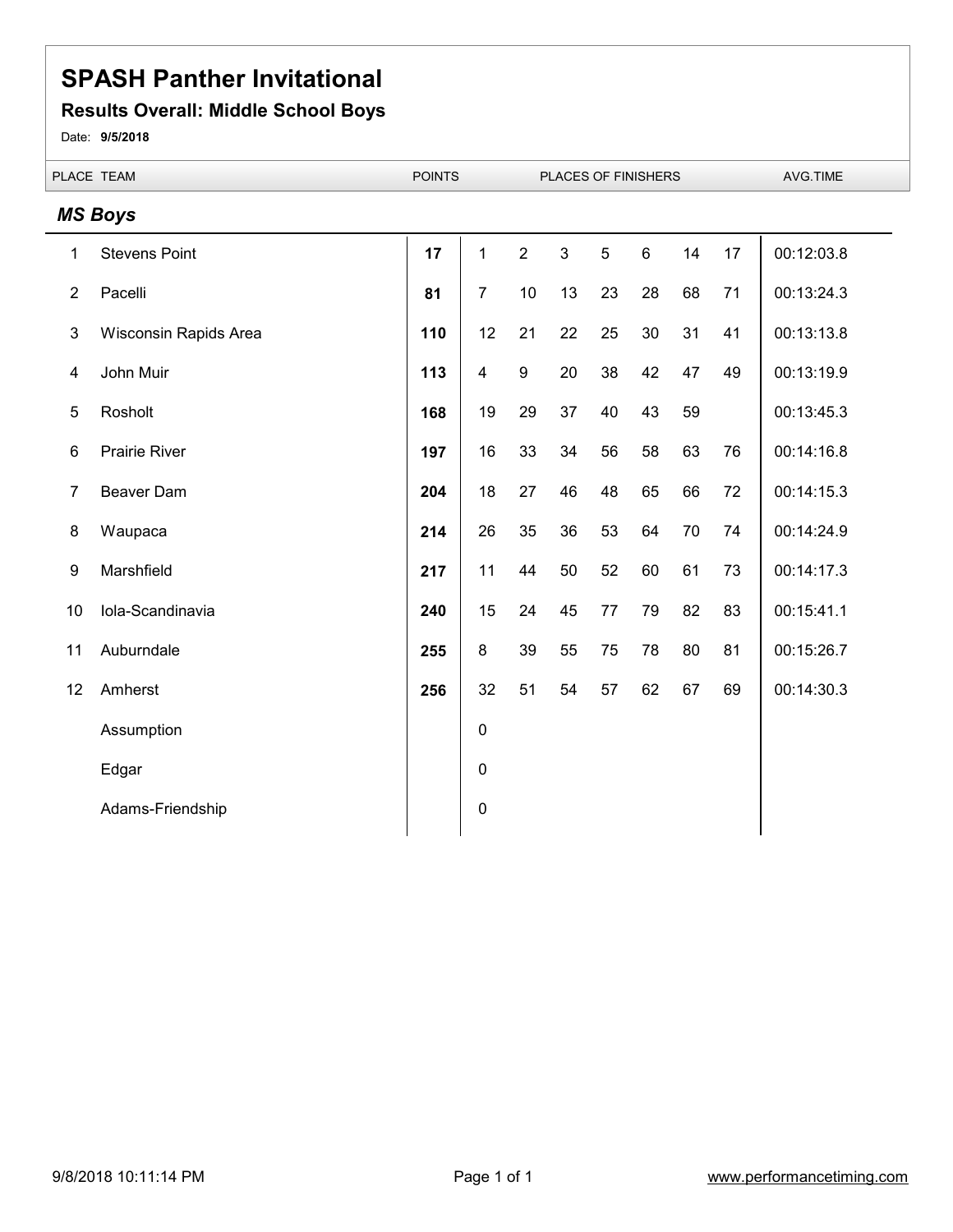Middle School Boys

Overall Results : MS Boys Male

| Pos | No   | Name                   | Team                  | Grade | Time       | Team<br><b>Position</b> | <b>Team</b><br><b>Points</b> | Pace         |
|-----|------|------------------------|-----------------------|-------|------------|-------------------------|------------------------------|--------------|
| 1   | 874  | Samuel Totzke          | <b>Stevens Point</b>  | 8     | 00:11:29.8 | 1                       | 1                            | 5:44 min/m   |
| 2   | 847  | <b>Bode Erickson</b>   | <b>Stevens Point</b>  | 7     | 00:11:48.5 | 2                       | 2                            | $5:54$ min/m |
| 3   | 848  | Aloysius Franzen       | <b>Stevens Point</b>  | 7     | 00:11:50.6 | 3                       | 3                            | $5:55$ min/m |
| 4   | 375  | Elias Wagers           | John Muir             | 8     | 00:11:52.0 | 1                       | 4                            | $5:56$ min/m |
| 5   | 842  | Max Bushmaker          | <b>Stevens Point</b>  | 8     | 00:11:54.7 | 4                       | 5                            | 5:57 min/m   |
| 6   | 856  | Suresh Keefe           | <b>Stevens Point</b>  | 8     | 00:12:03.9 | 5                       | 6                            | $6:01$ min/m |
| 7   | 640  | Adam Eiden             | Pacelli               | 8     | 00:12:06.5 | 1                       | 7                            | $6:03$ min/m |
| 8   | 111  | Charles Jewell         | Auburndale            | 8     | 00:12:13.0 | 1                       | 8                            | $6:06$ min/m |
| 9   | 341  | <b>Brett Butalla</b>   | John Muir             | 7     | 00:12:14.9 | 2                       | 9                            | $6:07$ min/m |
| 10  | 644  | Gabriel Hoerter        | Pacelli               | 8     | 00:12:21.4 | 2                       | 10                           | $6:10$ min/m |
| 11  | 475  | Thomas Wirthlin        | Marshfield            | 8     | 00:12:29.8 | 1                       | 11                           | $6:14$ min/m |
| 12  | 1073 | <b>Colin Wellnitz</b>  | Wisconsin Rapids Area | 8     | 00:12:29.9 | 1                       | 12                           | $6:14$ min/m |
| 13  | 642  | Lucas Haemmerle        | Pacelli               | 6     | 00:12:34.9 | 3                       | 13                           | $6:17$ min/m |
| 14  | 861  | <b>Trent Leonard</b>   | <b>Stevens Point</b>  | 8     | 00:12:38.5 | 6                       | 14                           | $6:19$ min/m |
| 15  | 317  | lan Koss               | Iola-Scandinavia      | 8     | 00:12:39.0 | 1                       | 15                           | $6:19$ min/m |
| 16  | 687  | <b>Elliot Hanson</b>   | <b>Prairie River</b>  | 8     | 00:12:40.0 | 1                       | 16                           | $6:20$ min/m |
| 17  | 876  | Dominik Urrutiamicker  | <b>Stevens Point</b>  | 7     | 00:12:41.0 | 7                       | 17                           | $6:20$ min/m |
| 18  | 939  | Eli Titus              | Beaver Dam            |       | 00:12:44.0 | 1                       | 18                           | $6:22$ min/m |
| 19  | 864  | Logan Mendyke          | <b>Stevens Point</b>  | 8     | 00:12:44.5 | 8                       | >7                           | $6:22$ min/m |
| 20  | 722  | Dan Simonis            | Rosholt               | 7     | 00:12:47.4 | 1                       | 19                           | $6:23$ min/m |
| 21  | 865  | Carsen Metz            | <b>Stevens Point</b>  | 7     | 00:12:48.2 | 9                       | >7                           | $6:24$ min/m |
| 22  | 346  | Lucas Hager            | John Muir             | 7     | 00:12:48.7 | 3                       | 20                           | $6:24$ min/m |
| 23  | 1068 | <b>Carter Morrison</b> | Wisconsin Rapids Area | 7     | 00:12:54.6 | 2                       | 21                           | $6:27$ min/m |
| 24  | 1071 | Lucas Schuld           | Wisconsin Rapids Area | 7     | 00:12:55.4 | 3                       | 22                           | $6:27$ min/m |
| 25  | 639  | Sam Carpenter          | Pacelli               | 7     | 00:12:58.0 | 4                       | 23                           | $6:29$ min/m |
| 26  | 322  | <b>Charlie Vater</b>   | Iola-Scandinavia      | 7     | 00:13:05.6 | 2                       | 24                           | $6:32$ min/m |
| 27  | 873  | <b>Anton Scott</b>     | <b>Stevens Point</b>  | 8     | 00:13:06.6 | 10                      | >7                           | $6:33$ min/m |
| 28  | 841  | <b>Tate Bruckhart</b>  | <b>Stevens Point</b>  | 8     | 00:13:14.0 | 11                      | >7                           | $6:37$ min/m |
| 29  | 836  | Austin Aguillera       | <b>Stevens Point</b>  | 8     | 00:13:15.4 | 12                      | >7                           | $6:37$ min/m |
| 30  | 1066 | Max Hetze              | Wisconsin Rapids Area | 7     | 00:13:16.4 | 4                       | 25                           | $6:38$ min/m |
| 31  | 958  | Owen Lencki            | Waupaca               | 6     | 00:13:16.8 | 1                       | 26                           | $6:38$ min/m |
| 32  | 161  | <b>Boston Damon</b>    | Beaver Dam            | 7     | 00:13:18.5 | 2                       | 27                           | 6:39 min/m   |
| 33  | 641  | Luke Eiden             | Pacelli               | 5     | 00:13:19.7 | 5                       | 28                           | 6:39 min/m   |
| 34  | 720  | Jacob Ross             | Rosholt               | 6     | 00:13:20.7 | 2                       | 29                           | 6:40 min/m   |
| 35  | 844  | <b>Tyler Dalsbo</b>    | <b>Stevens Point</b>  | 7     | 00:13:21.7 | 13                      | >7                           | 6:40 min/m   |
| 36  | 1062 | Imanuel Brinegar       | Wisconsin Rapids Area | 8     | 00:13:23.7 | 5                       | 30                           | 6:41 min/m   |
| 37  | 860  | Zach Kolodziej         | <b>Stevens Point</b>  | 8     | 00:13:25.4 | 14                      | >7                           | 6:42 min/m   |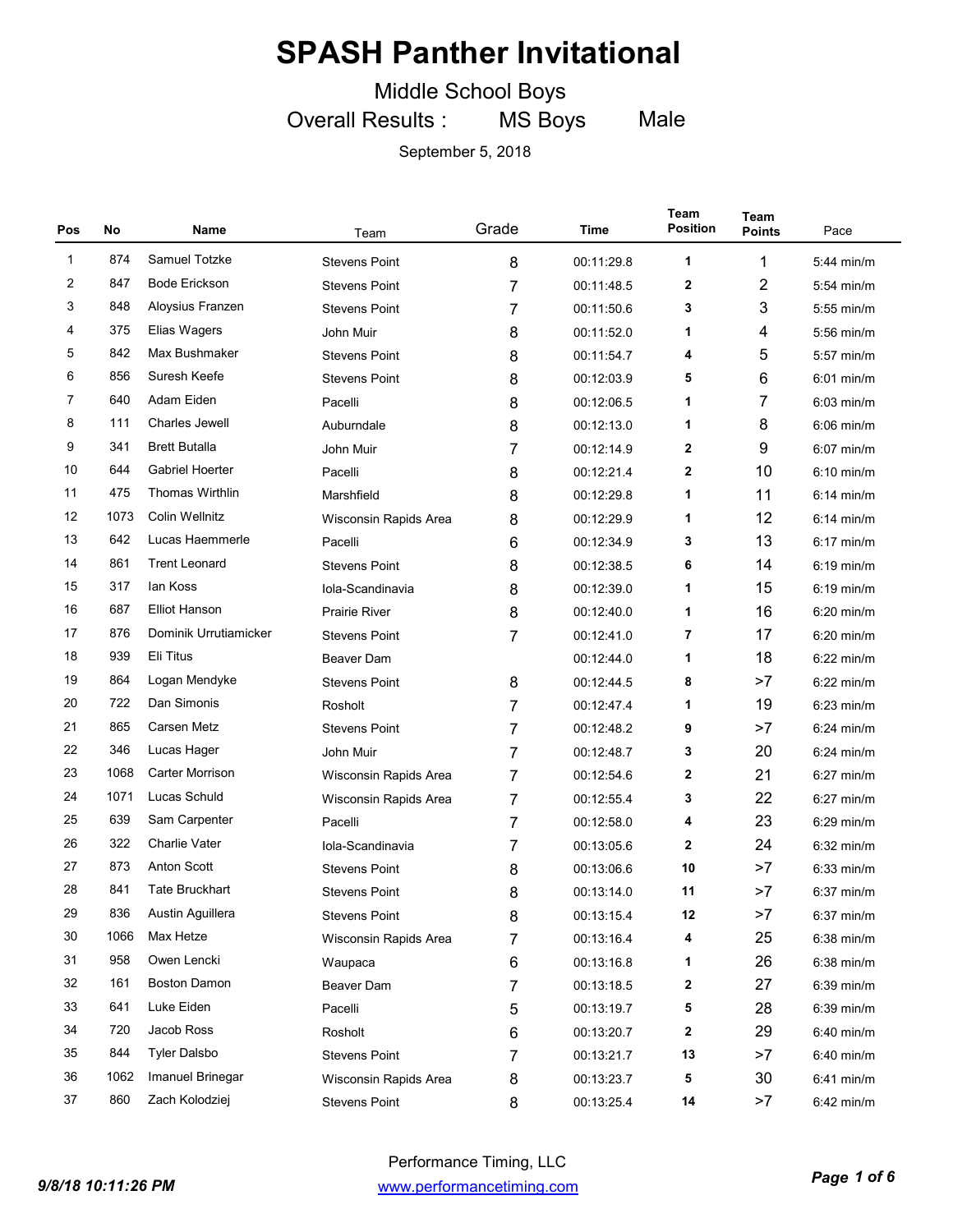Middle School Boys

Overall Results : MS Boys Male

| Pos | No   | Name                  | Team                  | Grade | Time       | Team<br><b>Position</b> | Team<br><b>Points</b> | Pace         |
|-----|------|-----------------------|-----------------------|-------|------------|-------------------------|-----------------------|--------------|
| 38  | 871  | Jamie Reeve           | <b>Stevens Point</b>  | 7     | 00:13:27.4 | 15                      | >7                    | $6:43$ min/m |
| 39  | 1075 | <b>Martin Zacher</b>  | Wisconsin Rapids Area | 8     | 00:13:36.0 | 6                       | 31                    | $6:48$ min/m |
| 40  | 54   | Aiden Nelson          | Amherst               | 8     | 00:13:40.0 | 1                       | 32                    | $6:50$ min/m |
| 41  | 693  | lan Schuetze          | <b>Prairie River</b>  | 8     | 00:13:41.0 | 2                       | 33                    | $6:50$ min/m |
| 42  | 685  | Isaak Clapper         | <b>Prairie River</b>  | 7     | 00:13:42.2 | 3                       | 34                    | $6:51$ min/m |
| 43  | 953  | <b>Cohen Deschler</b> | Waupaca               | 7     | 00:13:42.7 | 2                       | 35                    | $6:51$ min/m |
| 44  | 954  | <b>Anton Downs</b>    | Waupaca               | 7     | 00:13:43.1 | 3                       | 36                    | $6:51$ min/m |
| 45  | 853  | Christopher Huspeni   | <b>Stevens Point</b>  | 8     | 00:13:45.8 | 16                      | >7                    | $6:52$ min/m |
| 46  | 719  | <b>Blake Peskie</b>   | Rosholt               | 8     | 00:13:50.0 | 3                       | 37                    | $6:55$ min/m |
| 47  | 863  | Aiden Martinsen       | <b>Stevens Point</b>  | 8     | 00:13:50.9 | 17                      | >7                    | $6:55$ min/m |
| 48  | 857  | Andrew Ketchum        | <b>Stevens Point</b>  | 8     | 00:13:52.3 | 18                      | >7                    | $6:56$ min/m |
| 49  | 352  | Jack Kostroski        | John Muir             | 6     | 00:13:54.6 | 4                       | 38                    | $6:57$ min/m |
| 50  | 114  | Alex Mikes            | Auburndale            | 6     | 00:13:55.7 | 2                       | 39                    | $6:57$ min/m |
| 51  | 880  | Dashony Xiong         | <b>Stevens Point</b>  | 7     | 00:13:56.5 | 19                      | >7                    | $6:58$ min/m |
| 52  | 721  | Jon Rutta             | Rosholt               | 8     | 00:13:56.7 | 4                       | 40                    | 6:58 min/m   |
| 53  | 877  | Zach Watson           | <b>Stevens Point</b>  | 8     | 00:13:56.9 | 20                      | >7                    | $6:58$ min/m |
| 54  | 1064 | Carson Derringer      | Wisconsin Rapids Area | 7     | 00:14:00.2 | 7                       | 41                    | $7:00$ min/m |
| 55  | 350  | Cade Klosinski        | John Muir             | 8     | 00:14:04.5 | 5                       | 42                    | $7:02$ min/m |
| 56  | 724  | Nick Trzebiatowski    | Rosholt               | 7     | 00:14:04.7 | 5                       | 43                    | $7:02$ min/m |
| 57  | 471  | Luke Tompkins         | Marshfield            | 7     | 00:14:08.5 | 2                       | 44                    | $7:04$ min/m |
| 58  | 316  | Aaron Jones           | Iola-Scandinavia      | 8     | 00:14:08.6 | 3                       | 45                    | $7:04$ min/m |
| 59  | 159  | Quentin Cabveda       | Beaver Dam            | 8     | 00:14:10.4 | 3                       | 46                    | $7:05$ min/m |
| 60  | 278  | Asa Keim              | Edgar                 | 6     | 00:14:11.0 | 1                       | $<$ 5                 | $7:05$ min/m |
| 61  | 881  | <b>Carson Yenter</b>  | <b>Stevens Point</b>  | 7     | 00:14:11.0 | 21                      | >7                    | $7:05$ min/m |
| 62  | 363  | <b>Colton Pagel</b>   | John Muir             | 8     | 00:14:11.8 | 6                       | 47                    | 7:05 min/m   |
| 63  | 862  | <b>Tyler Loomis</b>   | <b>Stevens Point</b>  | 7     | 00:14:12.6 | 22                      | >7                    | $7:06$ min/m |
| 64  | 162  | Zander DeZarn         | Beaver Dam            | 6     | 00:14:12.7 | 4                       | 48                    | 7:06 min/m   |
| 65  | 338  | Micah Boismenue       | John Muir             | 7     | 00:14:12.7 | 7                       | 49                    | $7:06$ min/m |
| 66  | 867  | Caden O'Connell       | <b>Stevens Point</b>  | 7     | 00:14:14.0 | 23                      | >7                    | 7:07 min/m   |
| 67  | 872  | Adam Rust             | <b>Stevens Point</b>  | 8     | 00:14:16.2 | 24                      | >7                    | 7:08 min/m   |
| 68  | 463  | <b>Thomas Cashmer</b> | Marshfield            | 7     | 00:14:16.7 | 3                       | 50                    | 7:08 min/m   |
| 69  | 57   | Max Voss              | Amherst               | 7     | 00:14:16.9 | 2                       | 51                    | 7:08 min/m   |
| 70  | 474  | Joseph White          | Marshfield            | 7     | 00:14:17.7 | 4                       | 52                    | $7:08$ min/m |
| 71  | 951  | J. J. Azuara          | Waupaca               | 8     | 00:14:18.5 | 4                       | 53                    | 7:09 min/m   |
| 72  | 48   | <b>Blaise Andrich</b> | Amherst               | 8     | 00:14:19.1 | 3                       | 54                    | 7:09 min/m   |
| 73  | 110  | Sawyer Cherney        | Auburndale            | 7     | 00:14:20.1 | 3                       | 55                    | $7:10$ min/m |
| 74  | 691  | Caleb Norton          | Prairie River         | 8     | 00:14:20.1 | 4                       | 56                    | 7:10 min/m   |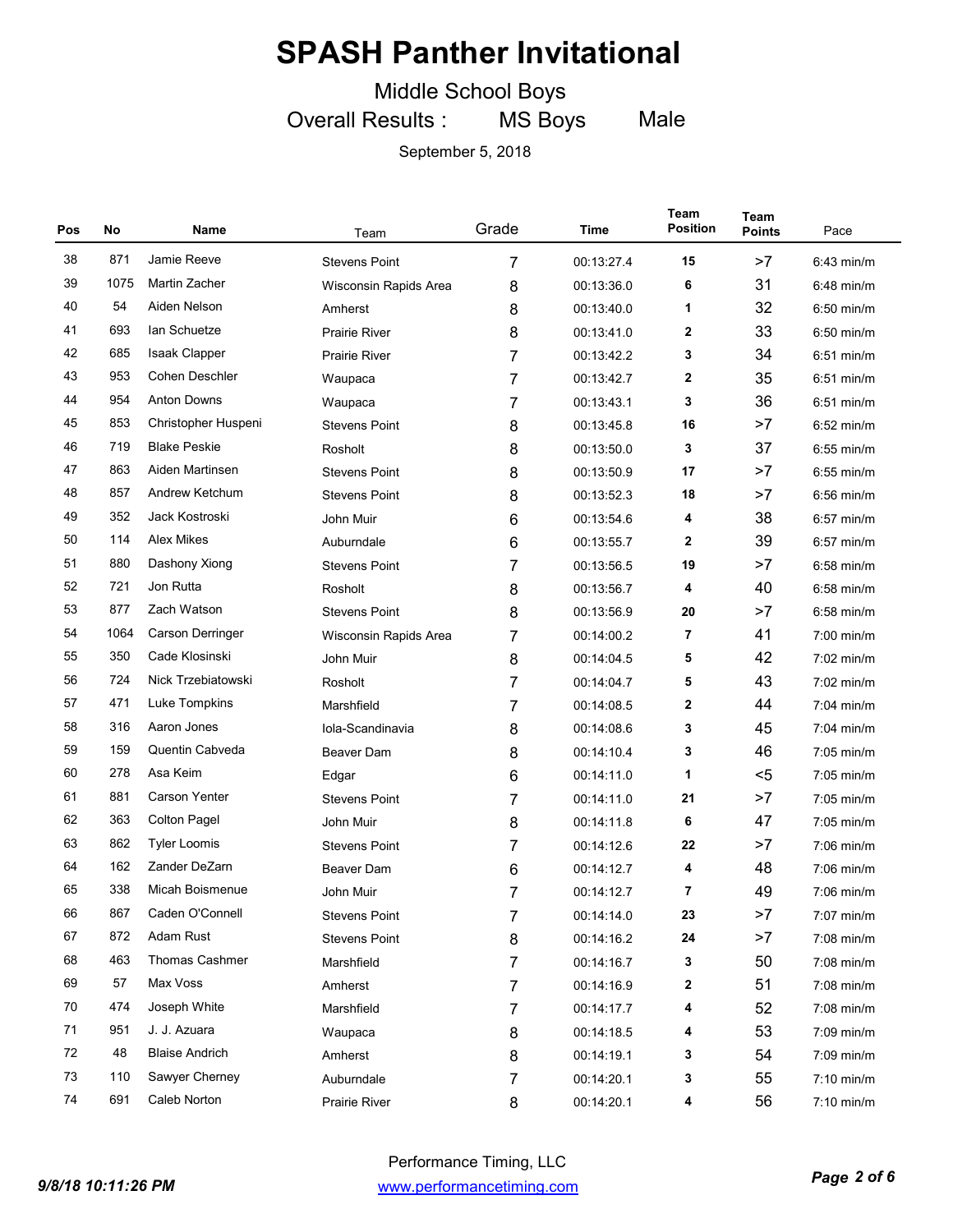Middle School Boys

Overall Results : MS Boys Male

| Pos | No   | Name                     | Team                  | Grade          | Time       | Team<br><b>Position</b> | <b>Team</b><br><b>Points</b> | Pace         |
|-----|------|--------------------------|-----------------------|----------------|------------|-------------------------|------------------------------|--------------|
| 75  | 355  | Gabe Larkin              | John Muir             | 6              | 00:14:21.7 | 8                       | >7                           | $7:10$ min/m |
| 76  | 50   | Marcus Barz              | Amherst               | 6              | 00:14:22.4 | 4                       | 57                           | $7:11$ min/m |
| 77  | 354  | Drake Kuharske           | John Muir             | 6              | 00:14:22.6 | 9                       | >7                           | $7:11$ min/m |
| 78  | 684  | Jaylen Anderson          | <b>Prairie River</b>  | 8              | 00:14:23.0 | 5                       | 58                           | $7:11$ min/m |
| 79  | 344  | Jaiden Drews             | John Muir             | 7              | 00:14:24.5 | 10                      | >7                           | $7:12$ min/m |
| 80  | 347  | Jacob Hane               | John Muir             | 6              | 00:14:24.7 | 11                      | >7                           | $7:12$ min/m |
| 81  | 854  | Andrew Judziewicz        | <b>Stevens Point</b>  | 8              | 00:14:25.0 | 25                      | >7                           | $7:12$ min/m |
| 82  | 358  | Levi Mathias             | John Muir             | 8              | 00:14:25.9 | 12                      | >7                           | $7:12$ min/m |
| 83  | 879  | Jacob Wietrzykowski      | <b>Stevens Point</b>  | 7              | 00:14:29.7 | 26                      | >7                           | $7:14$ min/m |
| 84  | 718  | Seth Delikowski          | Rosholt               | 7              | 00:14:32.4 | 6                       | 59                           | $7:16$ min/m |
| 85  | 84   | Owen Deliege             | Assumption            | 6              | 00:14:32.5 | 1                       | $5$                          | $7:16$ min/m |
| 86  | 838  | <b>West Bellavin</b>     | <b>Stevens Point</b>  | 7              | 00:14:34.2 | 27                      | >7                           | $7:17$ min/m |
| 87  | 473  | Ian Vandre               | Marshfield            | 7              | 00:14:35.5 | 5                       | 60                           | $7:17$ min/m |
| 88  | 1063 | <b>Trestian Brinegar</b> | Wisconsin Rapids Area | 6              | 00:14:37.3 | 8                       | >7                           | $7:18$ min/m |
| 89  | 370  | Dawson Schade            | John Muir             | 6              | 00:14:39.0 | 13                      | >7                           | $7:19$ min/m |
| 90  | 843  | Caleb Cuff               | <b>Stevens Point</b>  | 8              | 00:14:40.2 | 28                      | >7                           | 7:20 min/m   |
| 91  | 466  | Charles Kenney           | Marshfield            | 7              | 00:14:40.7 | 6                       | 61                           | 7:20 min/m   |
| 92  | 849  | <b>Michael Friese</b>    | <b>Stevens Point</b>  | 8              | 00:14:42.2 | 29                      | >7                           | $7:21$ min/m |
| 93  | 56   | Dylan Smith              | Amherst               | 7              | 00:14:44.2 | 5                       | 62                           | $7:22$ min/m |
| 94  | 688  | Logan Knospe             | <b>Prairie River</b>  | 8              | 00:14:44.2 | 6                       | 63                           | $7:22$ min/m |
| 95  | 351  | Dean Kopecky             | John Muir             | 6              | 00:14:44.7 | 14                      | >7                           | $7:22$ min/m |
| 96  | 952  | Kadin Becker             | Waupaca               | 5              | 00:14:44.9 | 5                       | 64                           | 7:22 min/m   |
| 97  | 839  | Drew Bohlman             | <b>Stevens Point</b>  | 7              | 00:14:49.1 | 30                      | >7                           | $7:24$ min/m |
| 98  | 348  | Sam Havard               | John Muir             | 6              | 00:14:49.9 | 15                      | >7                           | $7:24$ min/m |
| 99  | 357  | Marcus Macdonald         | John Muir             | 6              | 00:14:53.0 | 16                      | >7                           | 7:26 min/m   |
| 100 | 851  | Frank Hagen              | <b>Stevens Point</b>  | 7              | 00:14:54.7 | 31                      | >7                           | 7:27 min/m   |
| 101 | 166  | Ashton Halfman           | <b>Beaver Dam</b>     | 6              | 00:14:55.1 | 5                       | 65                           | 7:27 min/m   |
| 102 | 869  | Reese Pacyna-Rodriguez   | <b>Stevens Point</b>  | 7              | 00:14:55.2 | 32                      | >7                           | $7:27$ min/m |
| 103 | 1072 | Tyson Vilbaum            | Wisconsin Rapids Area | 6              | 00:14:57.3 | 9                       | >7                           | 7:28 min/m   |
| 104 | 158  | Luke Bushey              | Beaver Dam            | 6              | 00:14:58.3 | 6                       | 66                           | 7:29 min/m   |
| 105 | 49   | Isaac Andrich            | Amherst               | 6              | 00:14:59.2 | 6                       | 67                           | 7:29 min/m   |
| 106 | 22   | <b>Blayde Wallner</b>    | Adams-Friendship      | 8              | 00:15:04.7 | 1                       | $5$                          | 7:32 min/m   |
| 107 | 650  | Luke Sekerka             | Pacelli               | 7              | 00:15:09.0 | 6                       | 68                           | 7:34 min/m   |
| 108 | 21   | <b>Brad LaChapelle</b>   | Adams-Friendship      | 6              | 00:15:09.9 | 2                       | $5$                          | 7:34 min/m   |
| 109 | 83   | <b>Wyatt Clark</b>       | Assumption            | 6              | 00:15:10.4 | 2                       | $5$                          | 7:35 min/m   |
| 110 | 866  | Hayden Miller            | <b>Stevens Point</b>  | 7              | 00:15:10.5 | 33                      | >7                           | 7:35 min/m   |
| 111 | 58   | Ryan Warzynski           | Amherst               | $\overline{7}$ | 00:15:10.6 | 7                       | 69                           | 7:35 min/m   |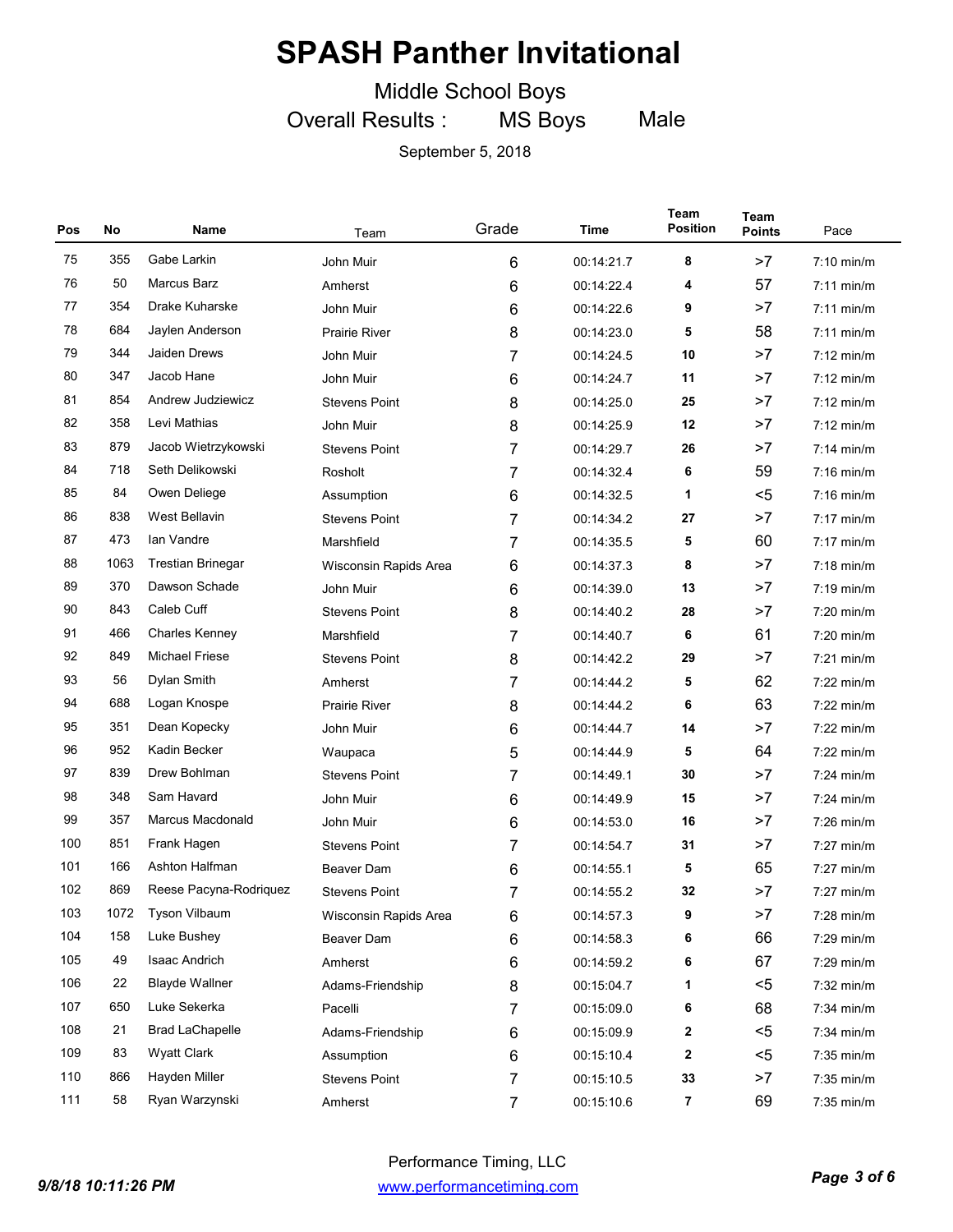Middle School Boys

Overall Results : MS Boys Male

| Pos | No  | Name                     | Team                 | Grade | Time       | Team<br><b>Position</b> | Team<br><b>Points</b> | Pace         |
|-----|-----|--------------------------|----------------------|-------|------------|-------------------------|-----------------------|--------------|
| 112 | 276 | William Hackel           | Edgar                | 6     | 00:15:13.2 | $\mathbf{2}$            | $5$                   | 7:36 min/m   |
| 113 | 964 | lan Sherman              | Waupaca              | 7     | 00:15:19.0 | 6                       | 70                    | 7:39 min/m   |
| 114 | 859 | Holden Knade-Stingle     | <b>Stevens Point</b> | 7     | 00:15:20.2 | 34                      | >7                    | 7:40 min/m   |
| 115 | 643 | Nathaniel Haemmerle      | Pacelli              | 5     | 00:15:20.6 | 7                       | 71                    | $7:40$ min/m |
| 116 | 164 | Jeffrey Freund           | <b>Beaver Dam</b>    | 6     | 00:15:28.5 | 7                       | 72                    | $7:44$ min/m |
| 117 | 163 | <b>Westin Finke</b>      | <b>Beaver Dam</b>    | 6     | 00:15:29.5 | 8                       | >7                    | 7:44 min/m   |
| 118 | 342 | <b>Collin Colwell</b>    | John Muir            | 7     | 00:15:29.5 | 17                      | >7                    | 7:44 min/m   |
| 119 | 364 | Nate Pease               | John Muir            | 7     | 00:15:31.5 | 18                      | >7                    | 7:45 min/m   |
| 120 | 472 | Peter Tompkins           | Marshfield           | 7     | 00:15:32.0 | 7                       | 73                    | 7:46 min/m   |
| 121 | 167 | Owen Heuer               | Beaver Dam           | 7     | 00:15:32.5 | 9                       | >7                    | 7:46 min/m   |
| 122 | 171 | Jackson Uttech           | <b>Beaver Dam</b>    | 6     | 00:15:33.1 | 10                      | >7                    | 7:46 min/m   |
| 123 | 868 | Ayden Osowski            | <b>Stevens Point</b> | 7     | 00:15:43.2 | 35                      | >7                    | $7:51$ min/m |
| 124 | 649 | <b>Nathaniel Meadows</b> | Pacelli              | 7     | 00:15:44.2 | 8                       | >7                    | 7:52 min/m   |
| 125 | 846 | Nathan Earnest           | <b>Stevens Point</b> | 7     | 00:15:44.2 | 36                      | >7                    | $7:52$ min/m |
| 126 | 359 | Ryan McCallum            | John Muir            | 6     | 00:15:47.2 | 19                      | >7                    | $7:53$ min/m |
| 127 | 961 | Logan Rogney             | Waupaca              | 7     | 00:15:49.1 | 7                       | 74                    | 7:54 min/m   |
| 128 | 47  | Dahlaihuu Anderson       | Amherst              | 6     | 00:15:49.5 | 8                       | >7                    | 7:54 min/m   |
| 129 | 837 | Logan Baird              | <b>Stevens Point</b> | 7     | 00:15:50.1 | 37                      | >7                    | 7:55 min/m   |
| 130 | 840 | <b>Oliver Bradley</b>    | <b>Stevens Point</b> | 7     | 00:15:51.2 | 38                      | >7                    | 7:55 min/m   |
| 131 | 374 | <b>Connor Towle</b>      | John Muir            | 6     | 00:15:53.0 | 20                      | >7                    | $7:56$ min/m |
| 132 | 878 | Griffin Wierzba          | <b>Stevens Point</b> | 7     | 00:15:53.4 | 39                      | >7                    | $7:56$ min/m |
| 133 | 52  | Anthony Garbacz          | Amherst              | 6     | 00:15:55.7 | 9                       | >7                    | 7:57 min/m   |
| 134 | 963 | Elijah Sanders           | Waupaca              | 5     | 00:15:57.5 | 8                       | >7                    | 7:58 min/m   |
| 135 | 53  | Jacob Gibbs              | Amherst              | 8     | 00:16:00.0 | 10                      | >7                    | 8:00 min/m   |
| 136 | 165 | <b>Warrick Gochenaur</b> | <b>Beaver Dam</b>    | 8     | 00:16:00.0 | 11                      | >7                    | 8:00 min/m   |
| 137 | 850 | Will Gargulak            | <b>Stevens Point</b> | 7     | 00:16:01.6 | 40                      | >7                    | 8:00 min/m   |
| 138 | 60  | Ethan Zilisch            | Amherst              | 8     | 00:16:02.5 | 11                      | >7                    | $8:01$ min/m |
| 139 | 85  | Aaron Jacoby             | Assumption           | 6     | 00:16:03.5 | 3                       | $<$ 5                 | $8:01$ min/m |
| 140 | 113 | Adam Kundinger           | Auburndale           | 8     | 00:16:03.7 | 4                       | 75                    | 8:01 min/m   |
| 141 | 337 | Gavin Bahr               | John Muir            | 7     | 00:16:07.5 | 21                      | >7                    | 8:03 min/m   |
| 142 | 160 | Kobe Carter              | Beaver Dam           | 6     | 00:16:12.2 | 12                      | >7                    | 8:06 min/m   |
| 143 | 343 | Darin Danielson          | John Muir            | 6     | 00:16:13.0 | 22                      | >7                    | 8:06 min/m   |
| 144 | 361 | Jayce Mork               | John Muir            | 6     | 00:16:14.6 | 23                      | >7                    | 8:07 min/m   |
| 145 | 470 | Morgan Shrader           | Marshfield           | 7     | 00:16:19.2 | 8                       | >7                    | 8:09 min/m   |
| 146 | 686 | Mason Evans              | Prairie River        | 8     | 00:16:27.0 | 7                       | 76                    | 8:13 min/m   |
| 147 | 875 | Dawson Tuszke            | <b>Stevens Point</b> | 8     | 00:16:29.4 | 41                      | >7                    | 8:14 min/m   |
| 148 | 372 | Robert Sorem             | John Muir            | 6     | 00:16:31.4 | 24                      | >7                    | 8:15 min/m   |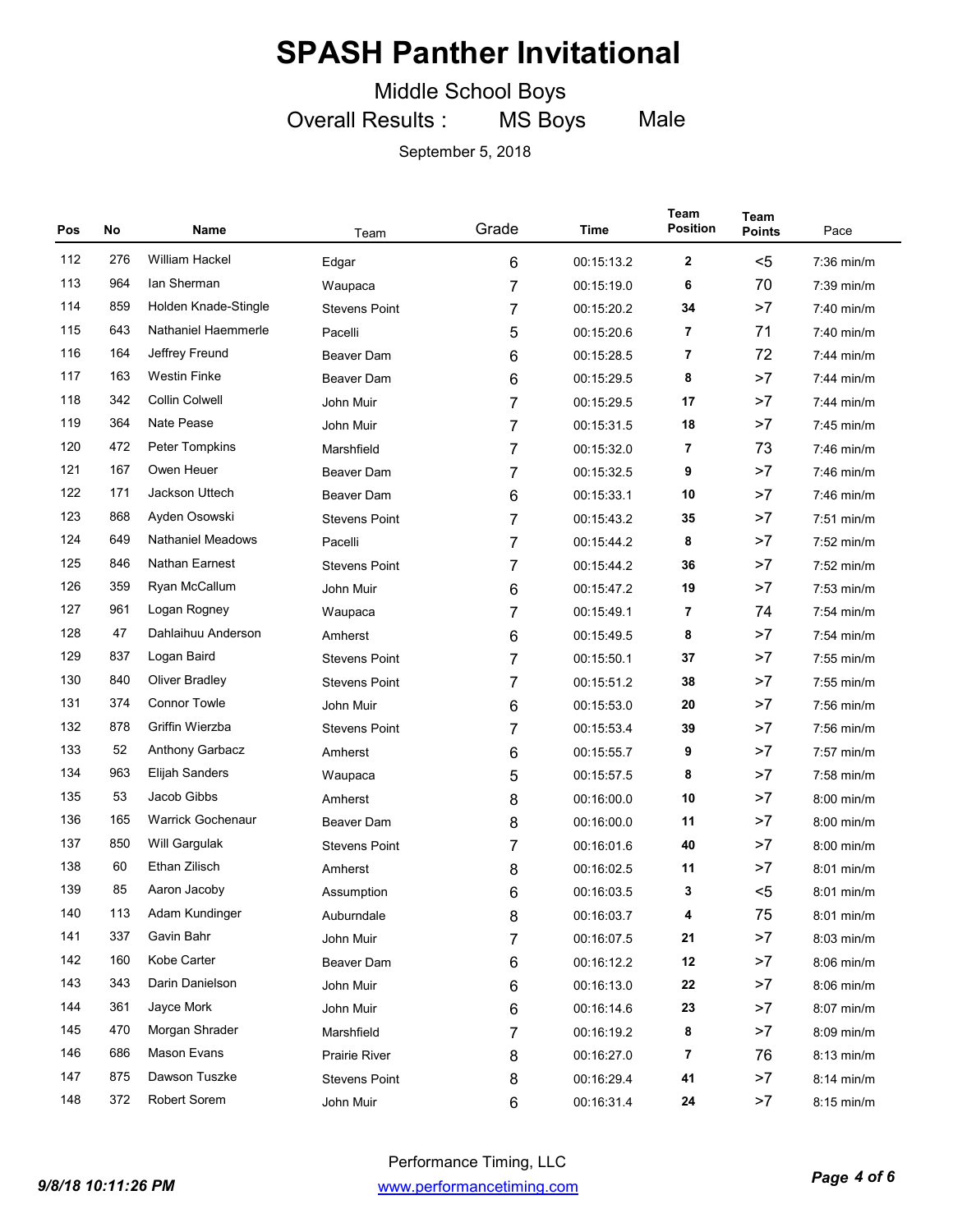Middle School Boys

Overall Results : MS Boys Male

| Pos | No   | Name                     | Team                  | Grade | Time       | Team<br><b>Position</b> | Team<br><b>Points</b> | Pace         |
|-----|------|--------------------------|-----------------------|-------|------------|-------------------------|-----------------------|--------------|
| 149 | 313  | <b>Grant Fredy</b>       | Iola-Scandinavia      | 6     | 00:16:32.7 | 4                       | 77                    | 8:16 min/m   |
| 150 | 371  | Jackson Smithpeter       | John Muir             | 8     | 00:16:33.0 | 25                      | >7                    | $8:16$ min/m |
| 151 | 694  | <b>Matthew Steffen</b>   | <b>Prairie River</b>  | 7     | 00:16:35.7 | 8                       | >7                    | $8:17$ min/m |
| 152 | 692  | <b>Carson Schmitz</b>    | <b>Prairie River</b>  | 7     | 00:16:37.0 | 9                       | >7                    | $8:18$ min/m |
| 153 | 339  | Jack Burger              | John Muir             | 7     | 00:16:38.7 | 26                      | >7                    | 8:19 min/m   |
| 154 | 469  | Hayden Rice              | Marshfield            | 7     | 00:16:41.0 | 9                       | >7                    | $8:20$ min/m |
| 155 | 112  | <b>Ethan Kieffer</b>     | Auburndale            | 7     | 00:16:42.2 | 5                       | 78                    | $8:21$ min/m |
| 156 | 651  | Ronan Wolfe              | Pacelli               | 5     | 00:16:42.4 | 9                       | >7                    | $8:21$ min/m |
| 157 | 315  | Soren Grenlie            | Iola-Scandinavia      | 8     | 00:16:43.8 | 5                       | 79                    | 8:21 min/m   |
| 158 | 1061 | Jordan Armitage          | Wisconsin Rapids Area | 8     | 00:16:46.5 | 10                      | >7                    | $8:23$ min/m |
| 159 | 373  | Coltyn Thompson          | John Muir             | 6     | 00:16:52.8 | 27                      | >7                    | $8:26$ min/m |
| 160 | 349  | Bounli Khammanivong      | John Muir             | 7     | 00:16:58.1 | 28                      | >7                    | $8:29$ min/m |
| 161 | 157  | <b>Christopher Born</b>  | Beaver Dam            | 7     | 00:17:00.1 | 13                      | >7                    | 8:30 min/m   |
| 162 | 55   | Otto Schultz             | Amherst               | 6     | 00:17:07.8 | 12                      | >7                    | $8:33$ min/m |
| 163 | 858  | Keaton King              | <b>Stevens Point</b>  | 7     | 00:17:09.7 | 42                      | >7                    | 8:34 min/m   |
| 164 | 645  | <b>Tobias Klein</b>      | Pacelli               | 6     | 00:17:17.5 | 10                      | >7                    | $8:38$ min/m |
| 165 | 168  | Landon Linke             | <b>Beaver Dam</b>     | 7     | 00:17:21.2 | 14                      | >7                    | 8:40 min/m   |
| 166 | 870  | Justin Paque             | <b>Stevens Point</b>  | 8     | 00:17:23.6 | 43                      | >7                    | $8:41$ min/m |
| 167 | 467  | Carlos Koehn             | Marshfield            | 7     | 00:17:25.0 | 10                      | >7                    | $8:42$ min/m |
| 168 | 117  | <b>Ben Willfahrt</b>     | Auburndale            | 6     | 00:17:25.6 | 6                       | 80                    | $8:42$ min/m |
| 169 | 109  | <b>Ryder Cherney</b>     | Auburndale            | 7     | 00:17:26.4 | 7                       | 81                    | 8:43 min/m   |
| 170 | 464  | Hayden Danielsen         | Marshfield            | 7     | 00:17:27.4 | 11                      | >7                    | $8:43$ min/m |
| 171 | 1065 | Brayden Heffler          | Wisconsin Rapids Area | 7     | 00:17:29.5 | 11                      | >7                    | $8:44$ min/m |
| 172 | 321  | Owen Peterson            | Iola-Scandinavia      | 6     | 00:17:39.0 | 6                       | 82                    | 8:49 min/m   |
| 173 | 845  | <b>Matt Davis</b>        | <b>Stevens Point</b>  | 8     | 00:17:53.0 | 44                      | >7                    | 8:56 min/m   |
| 174 | 956  | Logan Gehring            | Waupaca               | 7     | 00:17:55.9 | 9                       | >7                    | $8:57$ min/m |
| 175 | 108  | James Binder             | Auburndale            | 6     | 00:17:55.9 | 8                       | >7                    | 8:57 min/m   |
| 176 | 340  | Ryan Burger              | John Muir             | 6     | 00:17:59.2 | 29                      | >7                    | 8:59 min/m   |
| 177 | 367  | <b>Bradyn Raeder</b>     | John Muir             | 6     | 00:18:02.2 | 30                      | >7                    | 9:01 min/m   |
| 178 | 59   | Maxim Wise               | Amherst               | 6     | 00:18:05.2 | 13                      | >7                    | $9:02$ min/m |
| 179 | 365  | <b>Rigo Pintor</b>       | John Muir             | 6     | 00:18:09.5 | 31                      | >7                    | $9:04$ min/m |
| 180 | 855  | Jerome Kawleski          | <b>Stevens Point</b>  | 7     | 00:18:13.0 | 45                      | >7                    | $9:06$ min/m |
| 181 | 336  | Aidan Abitz              | John Muir             | 6     | 00:18:16.1 | 32                      | >7                    | $9:08$ min/m |
| 182 | 360  | Max Monte                | John Muir             | 8     | 00:18:17.5 | 33                      | >7                    | $9:08$ min/m |
| 183 | 1067 | <b>Charles Kissinger</b> | Wisconsin Rapids Area | 6     | 00:18:17.9 | 12                      | >7                    | $9:08$ min/m |
| 184 | 377  | Sam Wilfley              | John Muir             | 7     | 00:18:27.5 | 34                      | >7                    | $9:13$ min/m |
| 185 | 959  | A.J. Nimmer              | Waupaca               | 6     | 00:18:37.2 | 10                      | >7                    | 9:18 min/m   |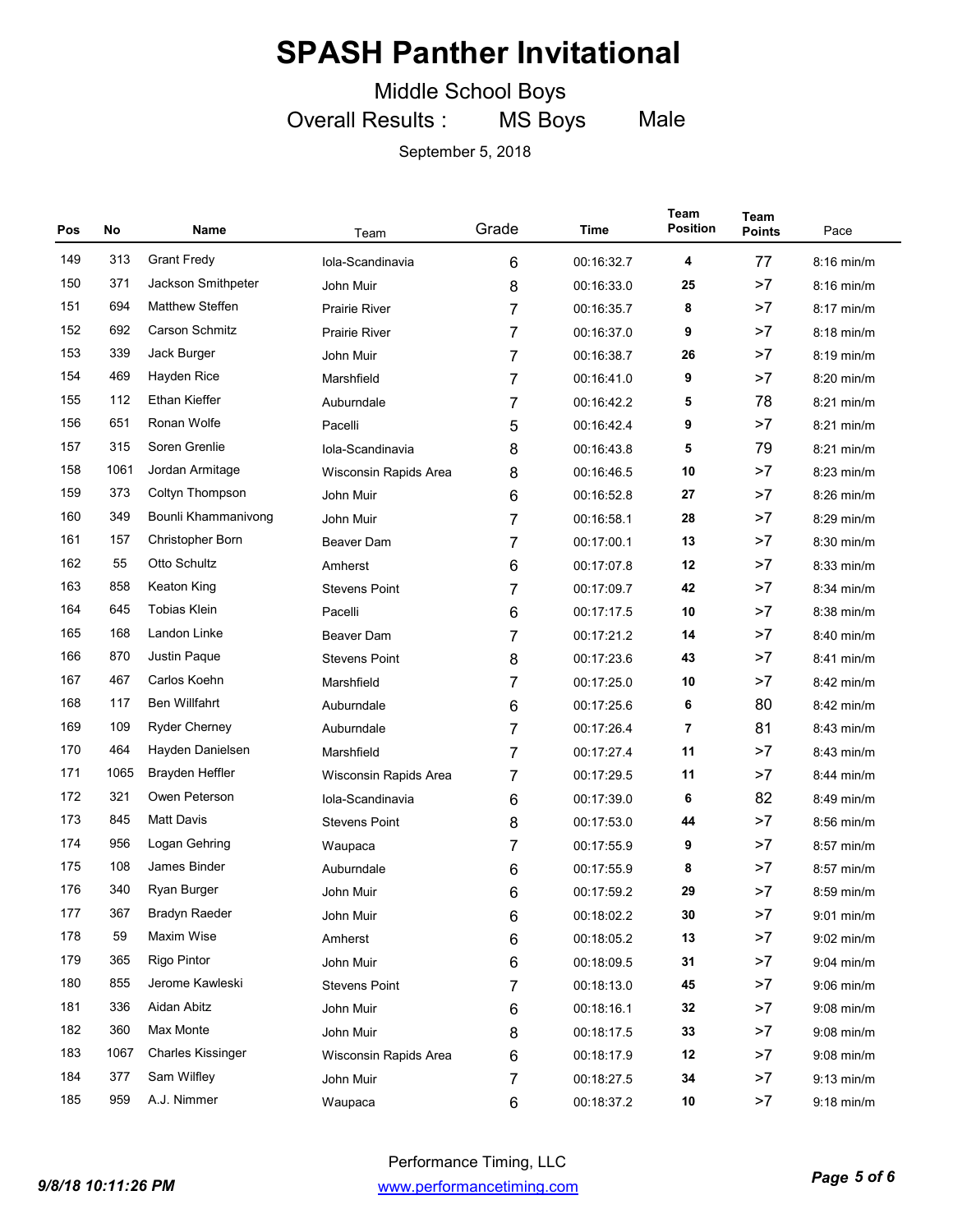Middle School Boys

Overall Results : MS Boys Male

| Pos | <b>No</b> | <b>Name</b>              | Team                  | Grade          | Time       | Team<br><b>Position</b> | Team<br><b>Points</b> | Pace                  |
|-----|-----------|--------------------------|-----------------------|----------------|------------|-------------------------|-----------------------|-----------------------|
| 186 | 170       | Carter Rommelfanger      | <b>Beaver Dam</b>     | $6\phantom{1}$ | 00:18:40.7 | 15                      | >7                    | $9:20$ min/m          |
| 187 | 369       | Ethan Ruleau             | John Muir             | $6\phantom{1}$ | 00:18:57.7 | 35                      | >7                    | $9:28$ min/m          |
| 188 | 314       | <b>Riley Gambsky</b>     | Iola-Scandinavia      | 8              | 00:18:58.7 | 7                       | 83                    | $9:29$ min/m          |
| 189 | 465       | Jace Kelnhofer           | Marshfield            | 7              | 00:19:07.0 | 12                      | >7                    | $9:33$ min/m          |
| 190 | 1069      | <b>Brendan Pond</b>      | Wisconsin Rapids Area | 6              | 00:19:37.7 | 13                      | >7                    | 9:48 min/m            |
| 191 | 690       | John Myszka              | <b>Prairie River</b>  | 6              | 00:20:11.4 | 10                      | >7                    | 10:05 min/m           |
| 192 | 962       | Owen Ross                | Waupaca               | 5              | 00:20:19.1 | 11                      | >7                    | 10:09 min/m           |
| 193 | 957       | <b>William Halvorson</b> | Waupaca               | 5              | 00:20:20.0 | 12                      | >7                    | 10:10 min/m           |
| 194 | 960       | Mark Reinke              | Waupaca               | 7              | 00:20:20.7 | 13                      | >7                    | 10:10 min/m           |
| 195 | 1070      | Johnathon Pyburn         | Wisconsin Rapids Area | 6              | 00:20:20.8 | 14                      | >7                    | 10:10 min/m           |
| 196 | 116       | Colten Richardson        | Auburndale            | 6              | 00:21:22.0 | 9                       | >7                    | 10:41 min/m           |
| 197 | 366       | Jose Quiroz-Medina       | John Muir             | 6              | 00:21:56.4 | 36                      | >7                    | 10:58 min/m           |
| 198 | 955       | <b>James Drivas</b>      | Waupaca               | 7              | 00:22:15.8 | 14                      | >7                    | $11:07$ min/m         |
| 199 | 356       | Evan Lozon               | John Muir             | 6              | 00:22:27.4 | 37                      | >7                    | $11:13$ min/m         |
| 200 | 353       | River Koy                | John Muir             | 6              | 00:22:30.7 | 38                      | >7                    | $11:15 \text{ min/m}$ |
| 201 | 368       | Lucas Rhyner-Lex         | John Muir             | 6              | 00:23:02.0 | 39                      | >7                    | $11:31$ min/m         |
| 202 | 376       | David Whitaker           | John Muir             | 8              | 00:23:03.5 | 40                      | >7                    | $11:31$ min/m         |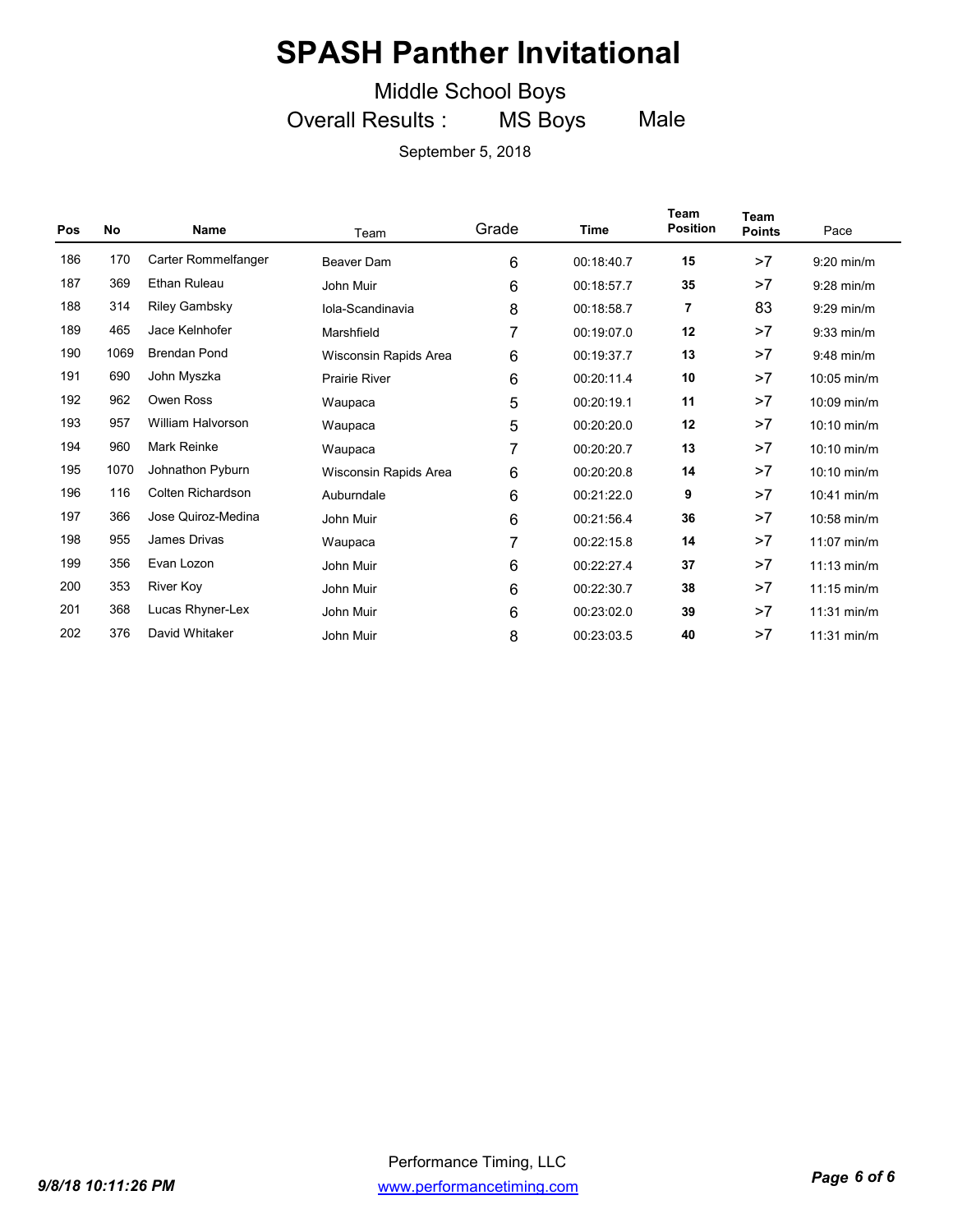#### **Team Results Middle School Boys**

|                             | Team name: Stevens Point |                |                        | Team result:17     | Team Pos:1         |
|-----------------------------|--------------------------|----------------|------------------------|--------------------|--------------------|
| <b>Team Pos Overall Pos</b> |                          | <b>Race No</b> | Name                   | <b>Finish Time</b> | <b>Team Points</b> |
| $\mathbf{1}$                | 1                        | 874            | Samuel Totzke          | 00:11:30           | $\mathbf{1}$       |
| $\overline{2}$              | 2                        | 847            | <b>Bode Erickson</b>   | 00:11:49           | $\overline{2}$     |
| 3                           | 3                        | 848            | Aloysius Franzen       | 00:11:51           | 3                  |
| 4                           | 5                        | 842            | Max Bushmaker          | 00:11:55           | 5                  |
| 5                           | 6                        | 856            | Suresh Keefe           | 00:12:04           | 6                  |
| 6                           | 14                       | 861            | <b>Trent Leonard</b>   | 00:12:39           | 14                 |
| $\overline{7}$              | 17                       | 876            | Dominik Urrutiamicker  | 00:12:42           | 17                 |
| 8                           | 19                       | 864            | Logan Mendyke          | 00:12:45           | >7                 |
| 9                           | 21                       | 865            | Carsen Metz            | 00:12:49           | >7                 |
| 10                          | 27                       | 873            | <b>Anton Scott</b>     | 00:13:07           | >7                 |
| 11                          | 28                       | 841            | Tate Bruckhart         | 00:13:15           | >7                 |
| 12                          | 29                       | 836            | Austin Aguillera       | 00:13:16           | >7                 |
| 13                          | 35                       | 844            | <b>Tyler Dalsbo</b>    | 00:13:22           | >7                 |
| 14                          | 37                       | 860            | Zach Kolodziej         | 00:13:26           | >7                 |
| 15                          | 38                       | 871            | Jamie Reeve            | 00:13:28           | >7                 |
| 16                          | 45                       | 853            | Christopher Huspeni    | 00:13:46           | >7                 |
| 17                          | 47                       | 863            | Aiden Martinsen        | 00:13:51           | >7                 |
| 18                          | 48                       | 857            | Andrew Ketchum         | 00:13:53           | >7                 |
| 19                          | 51                       | 880            | Dashony Xiong          | 00:13:57           | >7                 |
| 20                          | 53                       | 877            | Zach Watson            | 00:13:57           | >7                 |
| 21                          | 61                       | 881            | <b>Carson Yenter</b>   | 00:14:12           | >7                 |
| 22                          | 63                       | 862            | <b>Tyler Loomis</b>    | 00:14:13           | >7                 |
| 23                          | 66                       | 867            | Caden O'Connell        | 00:14:15           | >7                 |
| 24                          | 67                       | 872            | Adam Rust              | 00:14:17           | >7                 |
| 25                          | 81                       | 854            | Andrew Judziewicz      | 00:14:26           | >7                 |
| 26                          | 83                       | 879            | Jacob Wietrzykowski    | 00:14:30           | >7                 |
| 27                          | 86                       | 838            | West Bellavin          | 00:14:35           | >7                 |
| 28                          | 90                       | 843            | Caleb Cuff             | 00:14:41           | >7                 |
| 29                          | 92                       | 849            | <b>Michael Friese</b>  | 00:14:43           | >7                 |
| 30                          | 97                       | 839            | Drew Bohlman           | 00:14:50           | >7                 |
| 31                          | 100                      | 851            | Frank Hagen            | 00:14:55           | >7                 |
| 32                          | 102                      | 869            | Reese Pacyna-Rodriquez | 00:14:56           | >7                 |
| 33                          | 110                      | 866            | Hayden Miller          | 00:15:11           | >7                 |
| 34                          | 114                      | 859            | Holden Knade-Stingle   | 00:15:21           | >7                 |
| 35                          | 123                      | 868            | Ayden Osowski          | 00:15:44           | >7                 |
| 36                          | 125                      | 846            | Nathan Earnest         | 00:15:45           | >7                 |
| 37                          | 129                      | 837            | Logan Baird            | 00:15:51           | >7                 |
| 38                          | 130                      | 840            | Oliver Bradley         | 00:15:52           | >7                 |
| 39                          | 132                      | 878            | Griffin Wierzba        | 00:15:54           | >7                 |
| 40                          | 137                      | 850            | Will Gargulak          | 00:16:02           | >7                 |
| 41                          | 147                      | 875            | Dawson Tuszke          | 00:16:30           | >7                 |
| 42                          | 163                      | 858            | Keaton King            | 00:17:10           | >7                 |
| 43                          | 166                      | 870            | Justin Paque           | 00:17:24           | >7                 |
| 44                          | 173                      | 845            | <b>Matt Davis</b>      | 00:17:54           | >7                 |
| 45                          | 180                      | 855            | Jerome Kawleski        | 00:18:14           | >7                 |

|    | Team name: Pacelli          |         |                          | Team result: <b>81</b> | Team Pos:2         |
|----|-----------------------------|---------|--------------------------|------------------------|--------------------|
|    | <b>Team Pos Overall Pos</b> | Race No | <b>Name</b>              | <b>Finish Time</b>     | <b>Team Points</b> |
|    |                             | 640     | Adam Eiden               | 00:12:07               |                    |
| າ  | 10                          | 644     | Gabriel Hoerter          | 00:12:22               | 10                 |
| 3  | 13                          | 642     | Lucas Haemmerle          | 00:12:35               | 13                 |
| 4  | 25                          | 639     | Sam Carpenter            | 00:12:59               | 23                 |
| 5  | 33                          | 641     | Luke Eiden               | 00:13:20               | 28                 |
| 6  | 107                         | 650     | Luke Sekerka             | 00:15:10               | 68                 |
|    | 115                         | 643     | Nathaniel Haemmerle      | 00:15:21               | 71                 |
| 8  | 124                         | 649     | <b>Nathaniel Meadows</b> | 00:15:45               | >7                 |
| 9  | 156                         | 651     | Ronan Wolfe              | 00:16:43               | >7                 |
| 10 | 164                         | 645     | Tobias Klein             | 00:17:18               | >7                 |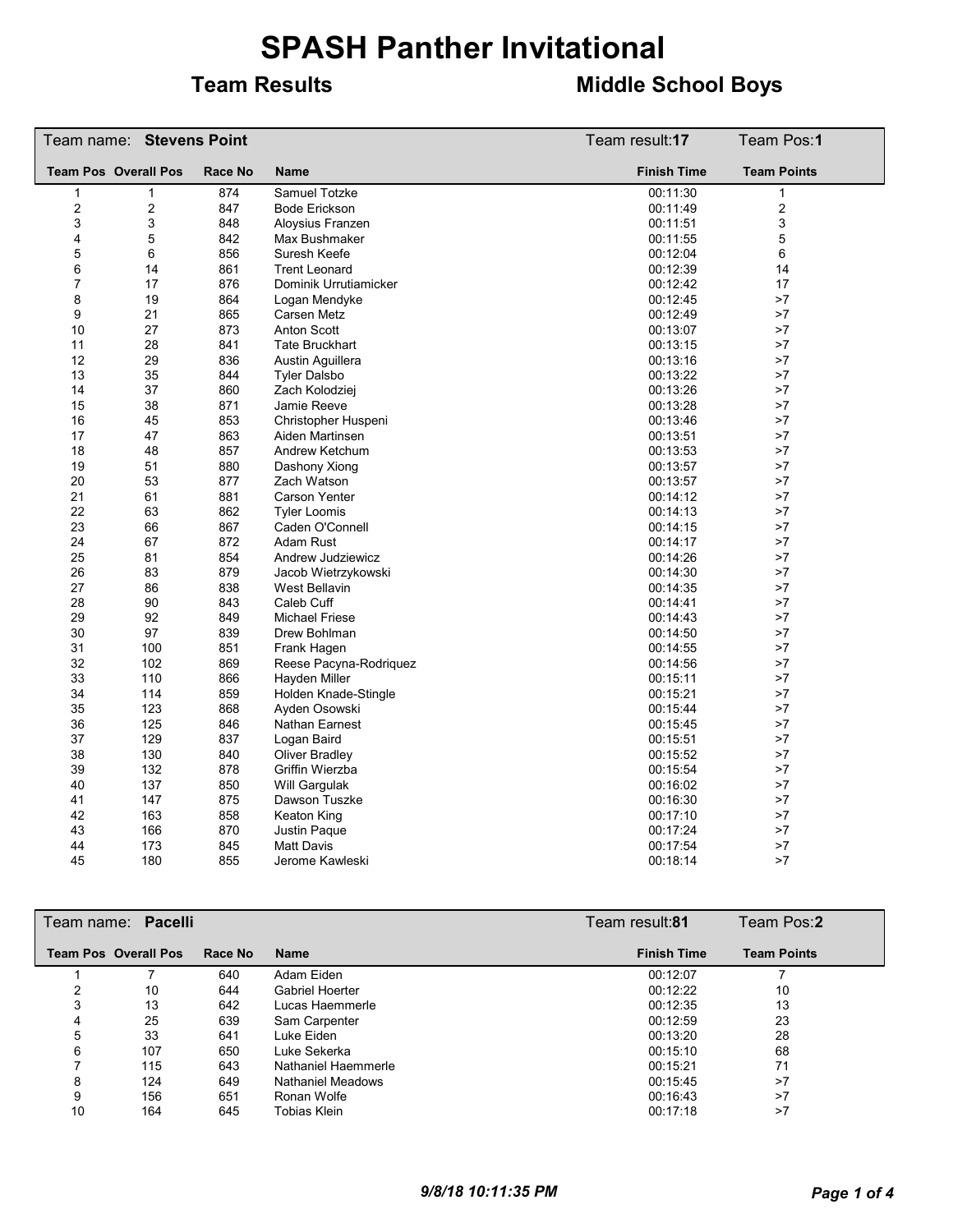|    | Team name: Wisconsin Rapids Area |         |                          | Team result:110    | Team Pos:3         |
|----|----------------------------------|---------|--------------------------|--------------------|--------------------|
|    | <b>Team Pos Overall Pos</b>      | Race No | <b>Name</b>              | <b>Finish Time</b> | <b>Team Points</b> |
|    | 12                               | 1073    | <b>Colin Wellnitz</b>    | 00:12:30           | 12                 |
| 2  | 23                               | 1068    | Carter Morrison          | 00:12:55           | 21                 |
| 3  | 24                               | 1071    | Lucas Schuld             | 00:12:56           | 22                 |
| 4  | 30                               | 1066    | Max Hetze                | 00:13:17           | 25                 |
| 5  | 36                               | 1062    | Imanuel Brinegar         | 00:13:24           | 30                 |
| 6  | 39                               | 1075    | Martin Zacher            | 00:13:37           | 31                 |
|    | 54                               | 1064    | Carson Derringer         | 00:14:01           | 41                 |
| 8  | 88                               | 1063    | <b>Trestian Brinegar</b> | 00:14:38           | >7                 |
| 9  | 103                              | 1072    | <b>Tyson Vilbaum</b>     | 00:14:58           | >7                 |
| 10 | 158                              | 1061    | Jordan Armitage          | 00:16:47           | >7                 |
| 11 | 171                              | 1065    | Brayden Heffler          | 00:17:30           | >7                 |
| 12 | 183                              | 1067    | <b>Charles Kissinger</b> | 00:18:18           | >7                 |
| 13 | 190                              | 1069    | <b>Brendan Pond</b>      | 00:19:38           | >7                 |
| 14 | 195                              | 1070    | Johnathon Pyburn         | 00:20:21           | >7                 |

|                | Team name: John Muir        |                |                      | Team result: 113   | Team Pos:4         |
|----------------|-----------------------------|----------------|----------------------|--------------------|--------------------|
|                | <b>Team Pos Overall Pos</b> | <b>Race No</b> | <b>Name</b>          | <b>Finish Time</b> | <b>Team Points</b> |
| 1              | 4                           | 375            | Elias Wagers         | 00:11:53           | 4                  |
| $\overline{c}$ | 9                           | 341            | <b>Brett Butalla</b> | 00:12:15           | 9                  |
| 3              | 22                          | 346            | Lucas Hager          | 00:12:49           | 20                 |
| 4              | 49                          | 352            | Jack Kostroski       | 00:13:55           | 38                 |
| 5              | 55                          | 350            | Cade Klosinski       | 00:14:05           | 42                 |
| 6              | 62                          | 363            | <b>Colton Pagel</b>  | 00:14:12           | 47                 |
| $\overline{7}$ | 65                          | 338            | Micah Boismenue      | 00:14:13           | 49                 |
| 8              | 75                          | 355            | Gabe Larkin          | 00:14:22           | >7                 |
| 9              | 77                          | 354            | Drake Kuharske       | 00:14:23           | >7                 |
| 10             | 79                          | 344            | <b>Jaiden Drews</b>  | 00:14:25           | >7                 |
| 11             | 80                          | 347            | Jacob Hane           | 00:14:25           | >7                 |
| 12             | 82                          | 358            | Levi Mathias         | 00:14:26           | >7                 |
| 13             | 89                          | 370            | Dawson Schade        | 00:14:40           | >7                 |
| 14             | 95                          | 351            | Dean Kopecky         | 00:14:45           | >7                 |
| 15             | 98                          | 348            | Sam Havard           | 00:14:50           | >7                 |
| 16             | 99                          | 357            | Marcus Macdonald     | 00:14:54           | >7                 |
| 17             | 118                         | 342            | Collin Colwell       | 00:15:30           | >7                 |
| 18             | 119                         | 364            | Nate Pease           | 00:15:32           | >7                 |
| 19             | 126                         | 359            | Ryan McCallum        | 00:15:48           | >7                 |
| 20             | 131                         | 374            | <b>Connor Towle</b>  | 00:15:54           | >7                 |
| 21             | 141                         | 337            | Gavin Bahr           | 00:16:08           | >7                 |
| 22             | 143                         | 343            | Darin Danielson      | 00:16:14           | >7                 |
| 23             | 144                         | 361            | Jayce Mork           | 00:16:15           | >7                 |
| 24             | 148                         | 372            | <b>Robert Sorem</b>  | 00:16:32           | >7                 |
| 25             | 150                         | 371            | Jackson Smithpeter   | 00:16:34           | >7                 |
| 26             | 153                         | 339            | Jack Burger          | 00:16:39           | >7                 |
| 27             | 159                         | 373            | Coltyn Thompson      | 00:16:53           | >7                 |
| 28             | 160                         | 349            | Bounli Khammanivong  | 00:16:59           | >7                 |
| 29             | 176                         | 340            | Ryan Burger          | 00:18:00           | >7                 |
| 30             | 177                         | 367            | <b>Bradyn Raeder</b> | 00:18:03           | >7                 |
| 31             | 179                         | 365            | <b>Rigo Pintor</b>   | 00:18:10           | >7                 |
| 32             | 181                         | 336            | Aidan Abitz          | 00:18:17           | >7                 |
| 33             | 182                         | 360            | Max Monte            | 00:18:18           | >7                 |
| 34             | 184                         | 377            | Sam Wilfley          | 00:18:28           | >7                 |
| 35             | 187                         | 369            | Ethan Ruleau         | 00:18:58           | >7                 |
| 36             | 197                         | 366            | Jose Quiroz-Medina   | 00:21:57           | >7                 |
| 37             | 199                         | 356            | Evan Lozon           | 00:22:28           | >7                 |
| 38             | 200                         | 353            | <b>River Koy</b>     | 00:22:31           | >7                 |
| 39             | 201                         | 368            | Lucas Rhyner-Lex     | 00:23:03           | >7                 |
| 40             | 202                         | 376            | David Whitaker       | 00:23:04           | >7                 |

| Team name: <b>Rosholt</b>                      | Team result: <b>168</b> | Team Pos:5         |
|------------------------------------------------|-------------------------|--------------------|
| Team Pos Overall Pos<br>Race No<br><b>Name</b> | <b>Finish Time</b>      | <b>Team Points</b> |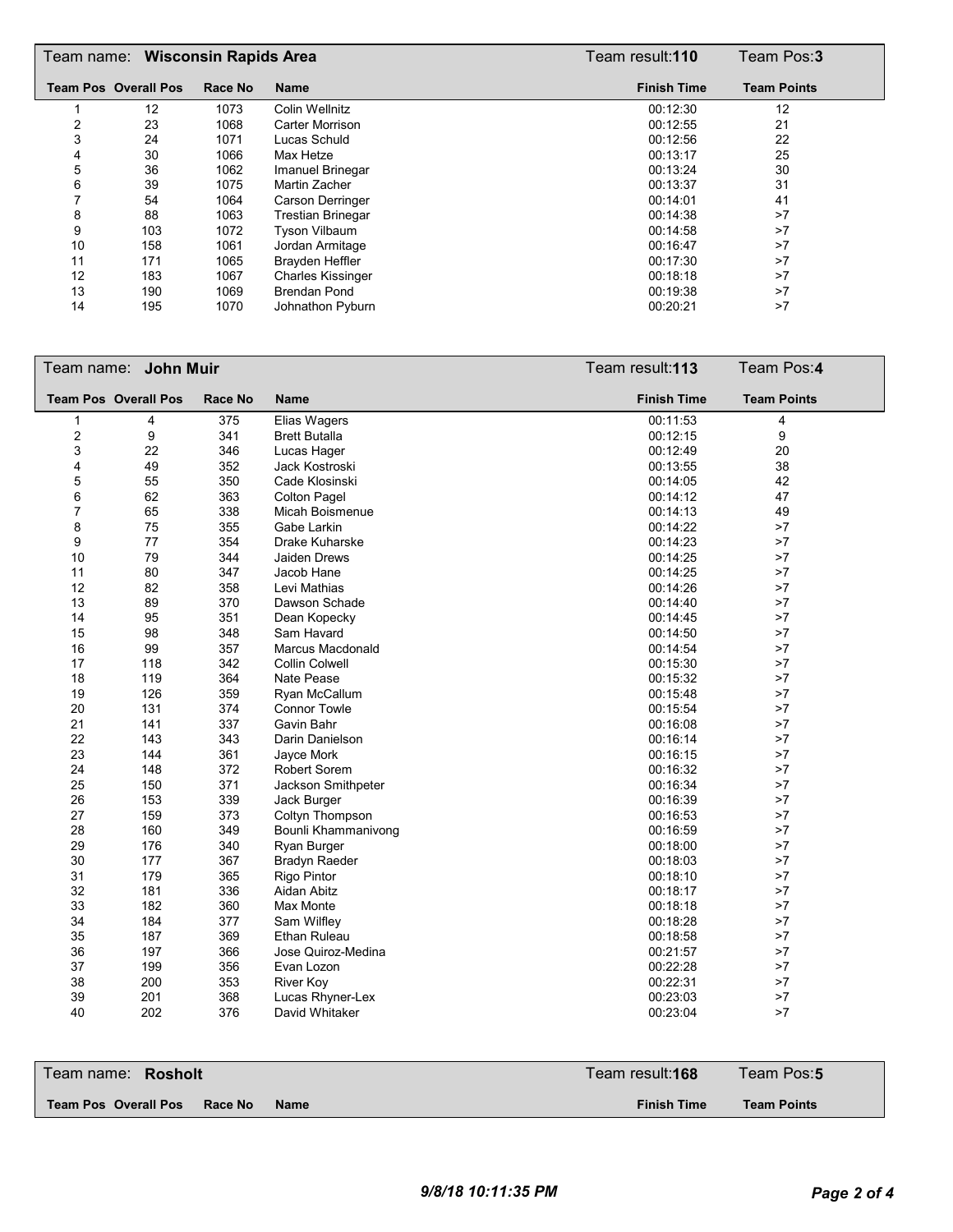|   | Team name: Rosholt          |         |                     | Team result:168    | Team Pos:5         |
|---|-----------------------------|---------|---------------------|--------------------|--------------------|
|   | <b>Team Pos Overall Pos</b> | Race No | <b>Name</b>         | <b>Finish Time</b> | <b>Team Points</b> |
|   | 20                          | 722     | Dan Simonis         | 00:12:48           | 19                 |
|   | 34                          | 720     | Jacob Ross          | 00:13:21           | 29                 |
|   | 46                          | 719     | <b>Blake Peskie</b> | 00:13:51           | 37                 |
| 4 | 52                          | 721     | Jon Rutta           | 00:13:57           | 40                 |
| 5 | 56                          | 724     | Nick Trzebiatowski  | 00:14:05           | 43                 |
| 6 | 84                          | 718     | Seth Delikowski     | 00:14:33           | 59                 |

| Team name: Prairie River |                             |         |                        | Team result: <b>197</b> | Team Pos:6         |
|--------------------------|-----------------------------|---------|------------------------|-------------------------|--------------------|
|                          | <b>Team Pos Overall Pos</b> | Race No | <b>Name</b>            | <b>Finish Time</b>      | <b>Team Points</b> |
|                          | 16                          | 687     | Elliot Hanson          | 00:12:41                | 16                 |
| 2                        | 41                          | 693     | lan Schuetze           | 00:13:42                | 33                 |
| 3                        | 42                          | 685     | <b>Isaak Clapper</b>   | 00:13:43                | 34                 |
| 4                        | 74                          | 691     | Caleb Norton           | 00:14:21                | 56                 |
| 5                        | 78                          | 684     | Jaylen Anderson        | 00:14:24                | 58                 |
| 6                        | 94                          | 688     | Logan Knospe           | 00:14:45                | 63                 |
|                          | 146                         | 686     | Mason Evans            | 00:16:28                | 76                 |
| 8                        | 151                         | 694     | <b>Matthew Steffen</b> | 00:16:36                | >7                 |
| 9                        | 152                         | 692     | Carson Schmitz         | 00:16:38                | >7                 |
| 10                       | 191                         | 690     | John Myszka            | 00:20:12                | >7                 |

|    | Team name: Beaver Dam       |         |                          | Team result: 204   | Team Pos:7         |
|----|-----------------------------|---------|--------------------------|--------------------|--------------------|
|    | <b>Team Pos Overall Pos</b> | Race No | <b>Name</b>              | <b>Finish Time</b> | <b>Team Points</b> |
|    | 18                          | 939     | Eli Titus                | 00:12:45           | 18                 |
| 2  | 32                          | 161     | Boston Damon             | 00:13:19           | 27                 |
| 3  | 59                          | 159     | Quentin Cabveda          | 00:14:11           | 46                 |
| 4  | 64                          | 162     | Zander DeZarn            | 00:14:13           | 48                 |
| 5  | 101                         | 166     | Ashton Halfman           | 00:14:56           | 65                 |
| 6  | 104                         | 158     | Luke Bushey              | 00:14:59           | 66                 |
| 7  | 116                         | 164     | Jeffrey Freund           | 00:15:29           | 72                 |
| 8  | 117                         | 163     | Westin Finke             | 00:15:30           | >7                 |
| 9  | 121                         | 167     | Owen Heuer               | 00:15:33           | >7                 |
| 10 | 122                         | 171     | Jackson Uttech           | 00:15:34           | >7                 |
| 11 | 136                         | 165     | <b>Warrick Gochenaur</b> | 00:16:01           | >7                 |
| 12 | 142                         | 160     | Kobe Carter              | 00:16:13           | >7                 |
| 13 | 161                         | 157     | Christopher Born         | 00:17:01           | >7                 |
| 14 | 165                         | 168     | Landon Linke             | 00:17:22           | >7                 |
| 15 | 186                         | 170     | Carter Rommelfanger      | 00:18:41           | >7                 |

| Team name:<br><b>Waupaca</b> |                             |         |                    | Team result: 214   | Team Pos:8         |
|------------------------------|-----------------------------|---------|--------------------|--------------------|--------------------|
|                              | <b>Team Pos Overall Pos</b> | Race No | <b>Name</b>        | <b>Finish Time</b> | <b>Team Points</b> |
|                              | 31                          | 958     | Owen Lencki        | 00:13:17           | 26                 |
| 2                            | 43                          | 953     | Cohen Deschler     | 00:13:43           | 35                 |
| 3                            | 44                          | 954     | <b>Anton Downs</b> | 00:13:44           | 36                 |
| 4                            | 71                          | 951     | J. J. Azuara       | 00:14:19           | 53                 |
| 5                            | 96                          | 952     | Kadin Becker       | 00:14:45           | 64                 |
| 6                            | 113                         | 964     | lan Sherman        | 00:15:20           | 70                 |
|                              | 127                         | 961     | Logan Rogney       | 00:15:50           | 74                 |
| 8                            | 134                         | 963     | Elijah Sanders     | 00:15:58           | >7                 |
| 9                            | 174                         | 956     | Logan Gehring      | 00:17:56           | >7                 |
| 10                           | 185                         | 959     | A.J. Nimmer        | 00:18:38           | >7                 |
| 11                           | 192                         | 962     | Owen Ross          | 00:20:20           | >7                 |
| 12                           | 193                         | 957     | William Halvorson  | 00:20:21           | >7                 |
| 13                           | 194                         | 960     | Mark Reinke        | 00:20:21           | >7                 |
| 14                           | 198                         | 955     | James Drivas       | 00:22:16           | >7                 |